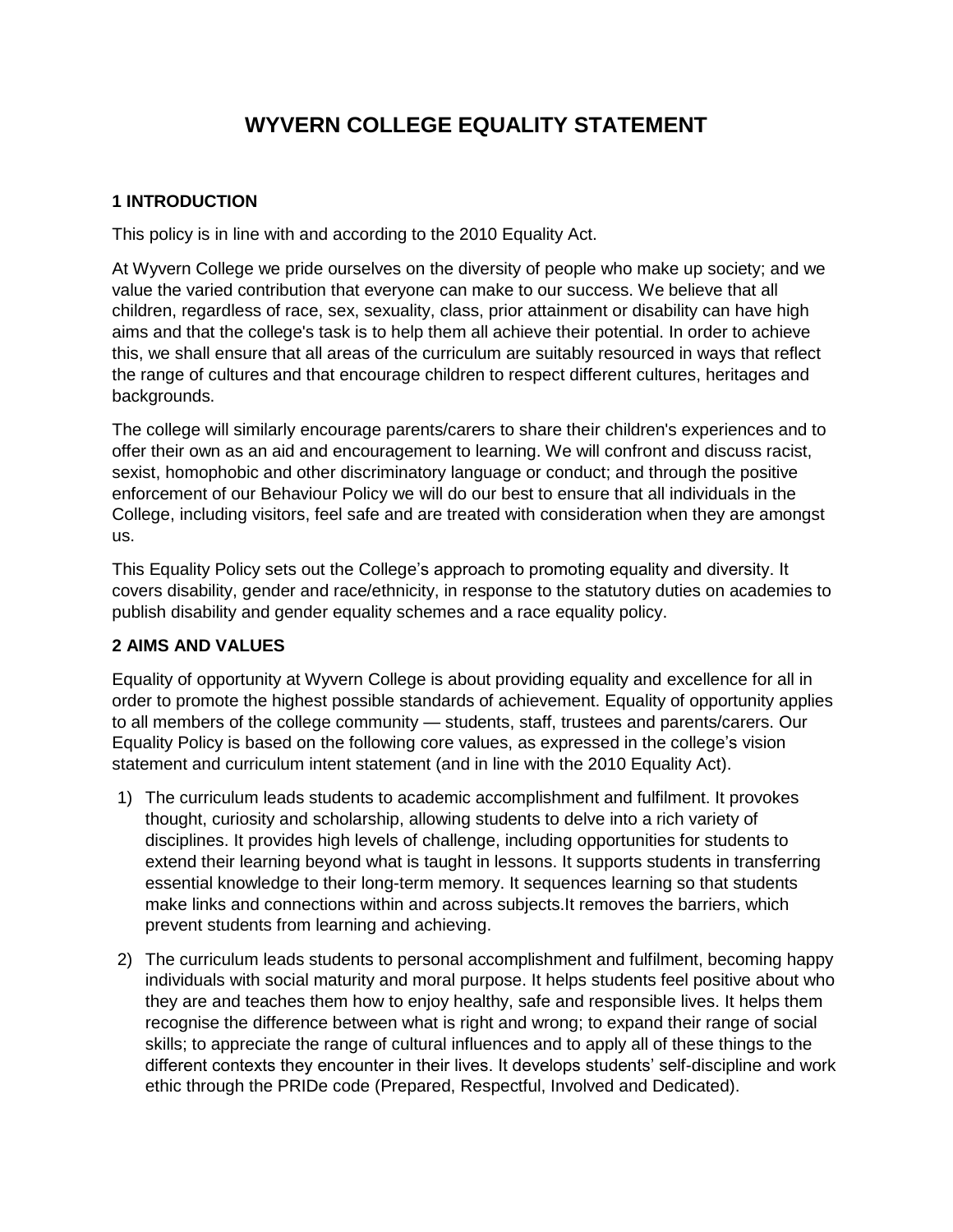3) The curriculum leads students to appreciate their place in the modern world, revealing the opportunities it offers them and the responsibilities they owe to it. It reminds students of their duty to others, through service, teamwork, kindness and leadership. It secures high quality further education placements and prepares students for the world of work and a lifelong interest in learning. It makes students ready for life in modern Britain as active, responsible citizens who have well considered opinions about issues and a respect for the diversity of opinions on those issues.

# **3 OUR APPROACH TO PROMOTING EQUALITY**

The information provided here aims to show that we give careful consideration to equality issues in everything that we do. We are committed to working for the equality of people with and without disabilities.

The overall objective of the college's Equality Policy is to provide a framework for us to pursue our equality duties to eliminate unlawful discrimination and harassment; promote equality of opportunity; and promote good relations and positive attitudes between people of diverse backgrounds in all our activities.

Through the Equality Policy, the College seeks to ensure that no member of the college community or any other person through their contact with the college receives less favourable treatment on any grounds, which cannot be shown to be justified. This covers race, colour, nationality, ethnic or national origin, religion or belief, gender, marital status, responsibility for children or other dependants, disability, sexual orientation, gender reassignment, age, trade union or political activities and socioeconomic background. The principles of this policy apply to all members of the extended college community.

#### **4 RACE EQUALITY**

We are fully committed to meeting our obligations under the 2010 Equality Act and this is reflected in the policy statements above. To meet the specific duties of the Act we shall:

• Ensure that all students and staff are encouraged and able to achieve the best of which they are capable.

- Respect, embrace and value differences between people.
- Prepare students for life in a diverse society.

• Make the college a place where everyone, taking account of race, colour, ethnic or national origin, feels welcomed and valued.

• Promote good relations between different racial and cultural groups within the college and within the wider community.

• Ensure that an inclusive ethos is maintained.

• Acknowledge the existence of racism in our society, our local community and the college and take steps to prevent it.

• Oppose all forms of racism, racial prejudice and racial harassment.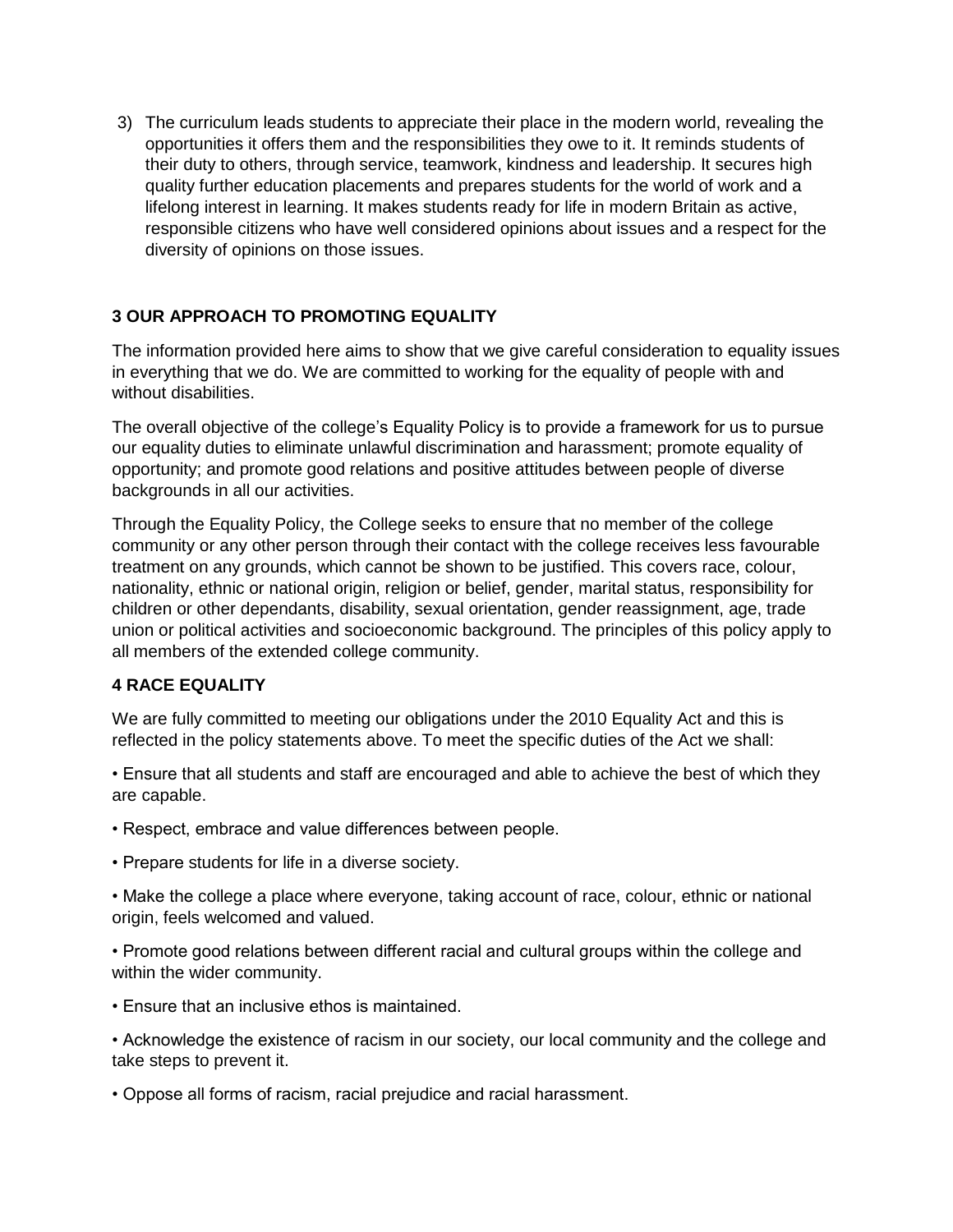- Be proactive in tackling and eliminating unlawful discrimination.
- Ensure that students study a curriculum which includes and celebrates diverse cultures and avoid presenting the stereotype of racial minorities as victims. The college will plan curriculum experiences where students can carefully examine and discuss issues of racial equality.

#### **5 DISABILITY EQUALITY**

We aim to ensure that wherever possible disabled people have the same opportunities as others in their access to education and to prevent any form of unlawful discrimination on the grounds of disability.

Appropriate measures will be taken to ensure that students and prospective students with a disability are not treated less favourably than other students and we shall take reasonable steps to avoid putting disabled students at a substantial disadvantage.

In addition, steps will be taken to ensure that employees support the trustees in meeting their duties and do not act in such a way that is or could be deemed discriminatory.

Staff are made aware of the basic requirements of the 2010 Equality Act.

There may be occasions where the treatment of disabled children is different from that of other students. In such cases the college will be able to demonstrate that such treatment is justified. The reason for the different treatment will be both material to the circumstances of the particular case and substantial (e.g. health and safety reasons). The college will also demonstrate that all reasonable steps have been taken to avoid the disabled student being placed at a significant disadvantage. Where at all possible we will do all that we can to ensure that all disabled children can access the curriculum and participate in activities and trips.

Careful consideration will be given to how participation can be best facilitated. A range of factors may be part of this consideration, including:

- The need to maintain academic, musical, sporting and other standards.
- Health and safety requirements.
- The interest of other students.
- The extent to which it is practicable to take a particular course of action.
- The financial resources available and the cost of a particular action.

The consideration of these factors may lead to the adoption of certain reasonable adjustments rather than others.

We recognise that the duty to make reasonable adjustments for disabled students is anticipatory. To meet this duty we will review policies, practices and procedures to ensure that we do not discriminate against disabled students. Examples of the specific measures we will be taking include:

• Ensuring providers of facilities for college trips and extra-curricular activities can accommodate

disabled students before making bookings.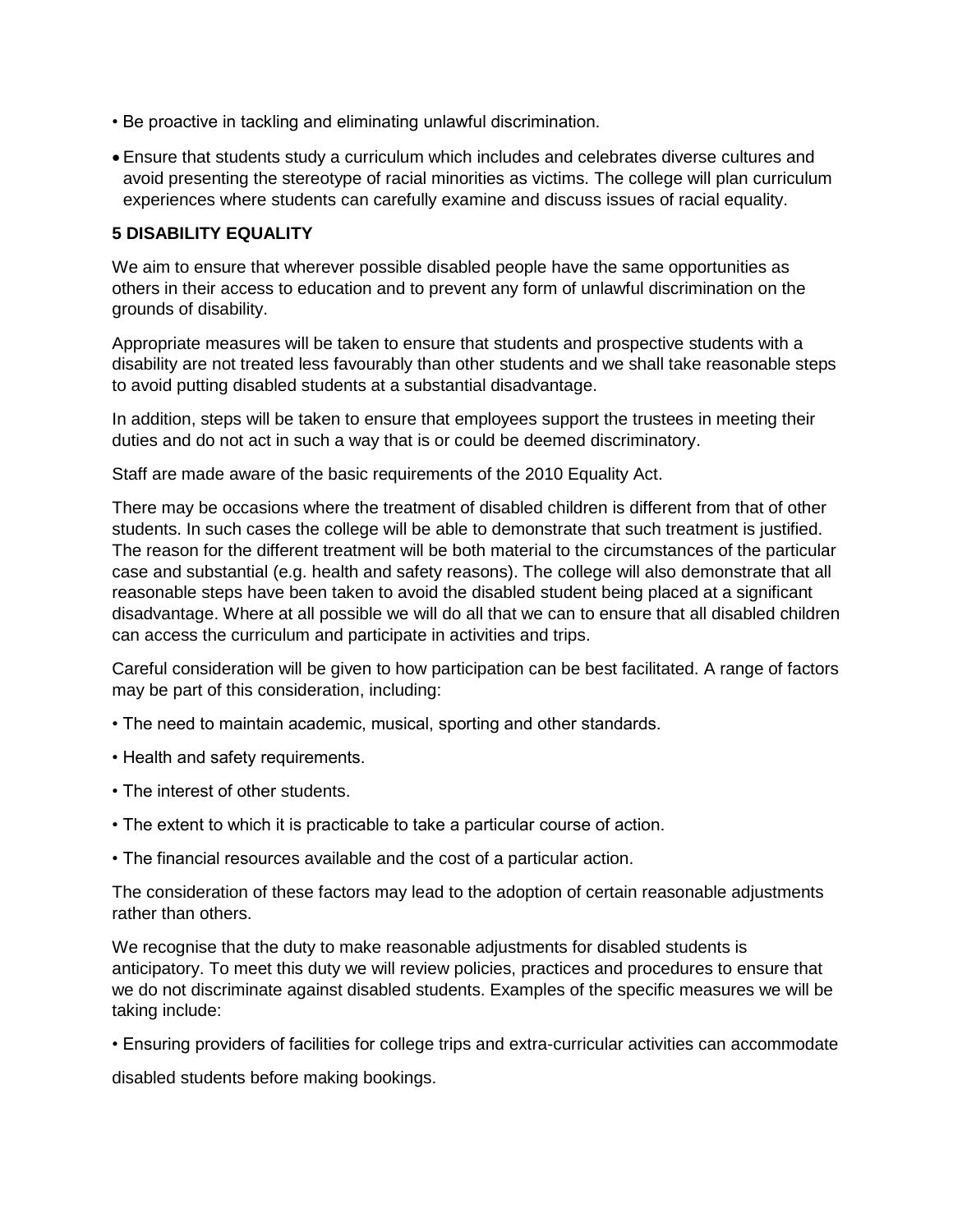• Reviewing staffing arrangements to ensure that the College is in a position to administer medication if required in exceptional circumstances.

• Ensuring there are special arrangements in place for disabled students who are taking examinations.

• Ensuring all our policies and procedures have due regard for disability equality.

• Working closely with parents/carers and disabled students to identify potential barriers to participation and devising reasonable adjustments to overcome them.

• Ensuring that staff are briefed on the Equality Act 2010.

We will also take reasonable steps to find out whether prospective or existing students have a disability. This will include:

• Creating an ethos and culture which is open and welcoming so that parents/carers and students feel comfortable sharing information about the disability.

• Asking parents/carers during the admissions process about the existence of any disability.

• Providing continuing opportunities to share information (e.g. when seeking permission to go on an college trip).

• Monitoring levels of participation, achievement and behaviour that may indicate a disability that has not been identified and referring the matter to specialist agencies where appropriate.

We believe that improving access to education and educational achievement for all:

- Ensures equality of opportunity.
- Encourages full participation in society.
- Improves the likelihood of independent living and economic self-sufficiency in the future.

We carry out accessibility planning for disabled students that increases the extent to which they can participate in the curriculum, improves the physical environment of the college and increases the availability of accessible information to disabled students.

We shall continue to improve the accessibility of the physical environment within the resources available in response to needs arising. We identify and monitor the performance of different groups of students: boys/girls; minority ethnic groups; SEN; disabled students; "Looked After Children"; EAL; chronic medical conditions.

Our assessment procedures take into account the SEN Code of Practice (2001) the needs of EAL students and the needs of minority ethnic students. We have procedures for involving all students in their own learning and we monitor this involvement and the outcomes.

#### **6 GENDER EQUALITY**

The College promotes equality of opportunity between males and females and endeavours to eliminate all unlawful sex discrimination and harassment. Conditions for learning (e.g. environment, teaching and learning, resources, social and emotional aspects of learning) provide equal access and opportunities to all.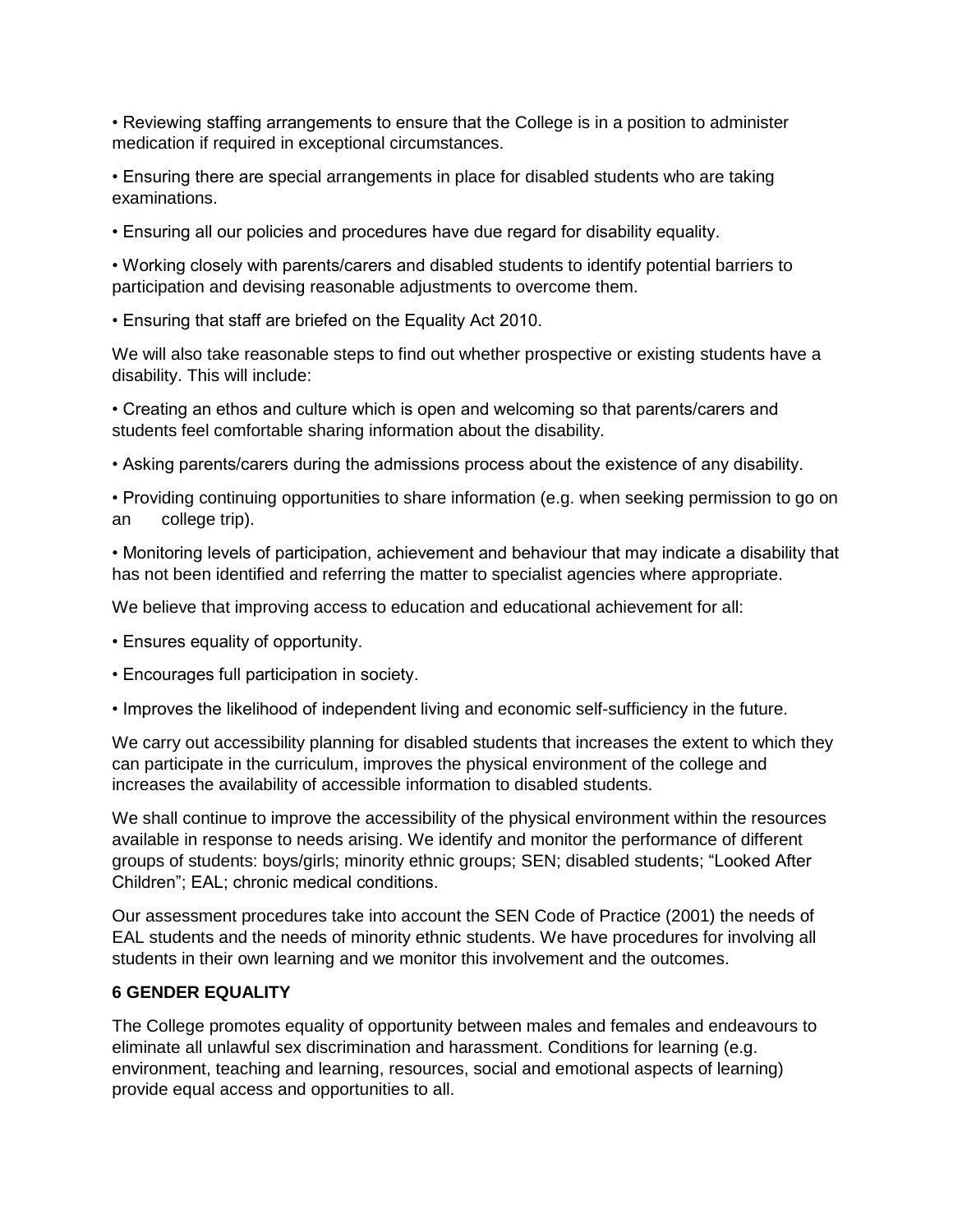We monitor the attainment of all our students by gender. We take a "Which boys? Which girls?" approach to address underachievement: neither boys nor girls are treated as homogeneous groups. We set targets to improve the attainment and rates of progress of particular groups of boys and girls.

We are identifying and addressing barriers to the participation of boys and girls in activities.

We ensure that gender stereotypes in subject choices, careers advice and work experience are avoided. We ensure that young people have access to information about different sector workplaces and occupations to challenge outdated images and ideas about careers and employment.

We work in partnership with other organisations, including FE and HE institutions, to develop innovative and inventive ways of tackling gender segregation in subject and career choice.

We are developing particular initiatives to tackle boys' attitudes to school and learning, for example by engaging with fathers and drawing them into college life.

Parents, carers and families are given opportunities to contribute to the development, delivery and evaluation of the college's gender equality initiatives. Both male and female parents and carers are encouraged to be involved in the work of the college and contribute to their children's learning and progress.

### **7. SEXUAL ORIENTATION AND GENDER ASSIGNMENT**

We challenge all discrimination and prejudice towards gay, lesbian and bisexual members of the College.

We promote acceptance and understanding of these groups through PSHE, tutor time, assemblies and our curriculum.

We ensure that students study a curriculum which includes and celebrates the contributions and achievement of LGBT people.

We support the right for students to choose their gender. We endeavour to provide, wherever possible, access to appropriate personal facilities for transgender students.

We provide a diversity group for LGBT students to find mutual support, pastoral care and the platform to influence college decision making.

We do not collect or analyse data on this group of students currently.

#### **8 BEHAVIOUR AND BULLYING**

We have a behaviour policy that is equitable and consistent in its aims and procedure.

We have an anti-bullying policy that provides clear guidance on creating equal opportunity.

We deal promptly and effectively with all incidents and complaints of bullying and harassment that may include cyber-bullying and prejudice-based bullying related to disability or special educational need, ethnicity and race, gender, gender reassignment, pregnancy or maternity, religion and belief and sexual orientation. We keep a record of all such incidents and notify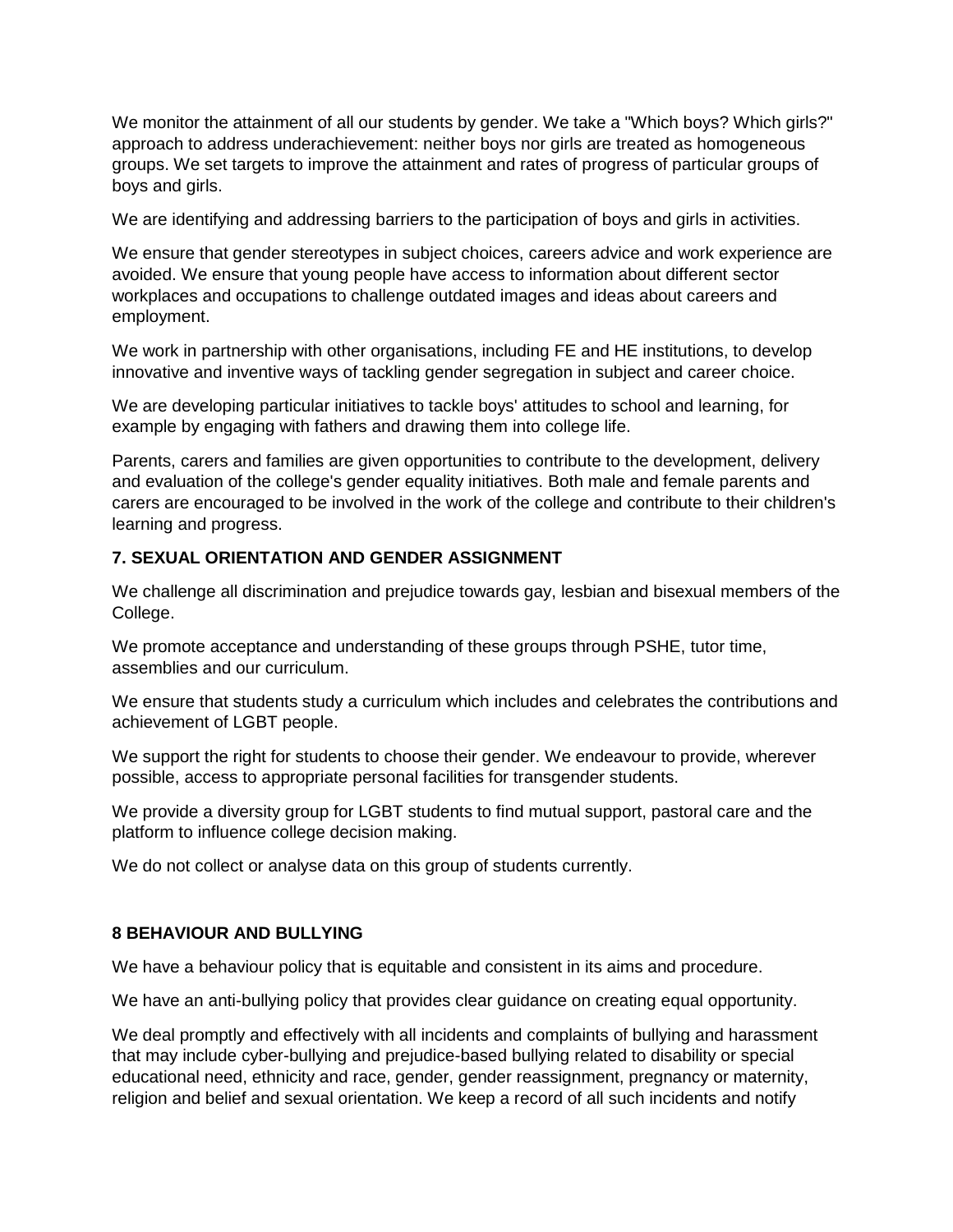those affected of what action we have taken. We provide training to all staff in relation to dealing with bullying and harassment incidents.

#### **9 RELIGION AND BELIEFS**

Wyvern College promotes the spiritual, moral, social and cultural development of all students through whole college assemblies, tutor time and the curriculum.

Our curriculum, including PSE, supports students to be accepting of one another's lifestyles and beliefs, as well as exploring shared values.

The RE curriculum enables students to develop respect for others, including people with different faiths and beliefs, and helps to challenge prejudice and discrimination.

We tackle prejudices relating to racism and xenophobia, including those that are directed towards religious groups and communities, such as anti-Semitism and Islamaphobia.

All students study PSE to the end of year 11.

#### **10 ROLES AND RESPONSIBILITIES**

All who work in the College have a responsibility for promoting equality and inclusion, and avoiding unfair discrimination.

Our trustees are responsible for:

- Making sure the college complies with all current equality legislation.
- Making sure this policy and its procedures are followed.

The Head teacher is responsible for:

• Ensuring this policy is readily available and that the trustees, staff, students and their parents/carers know about it.

• Making sure its procedures are followed.

• • Ensuring all staff know their responsibilities and receive training and support in carrying these out.

• Taking appropriate action in cases of harassment and discrimination.

All our staff are responsible for:

• Dealing with racist, sexist and homophobic incidents, and being able to recognise and tackle bias and stereotyping.

• Promoting equality and good community relations and avoiding discrimination against anyone for reasons of race, colour, nationality, ethnic or national origins, gender, disability, religion or belief, sexual orientation or socio-economic circumstances.

• Engaging in training and learning opportunities.

Responsibility for overseeing equality practices in the College is as follows:

• Coordinating and monitoring work on equality issues (Head teacher).